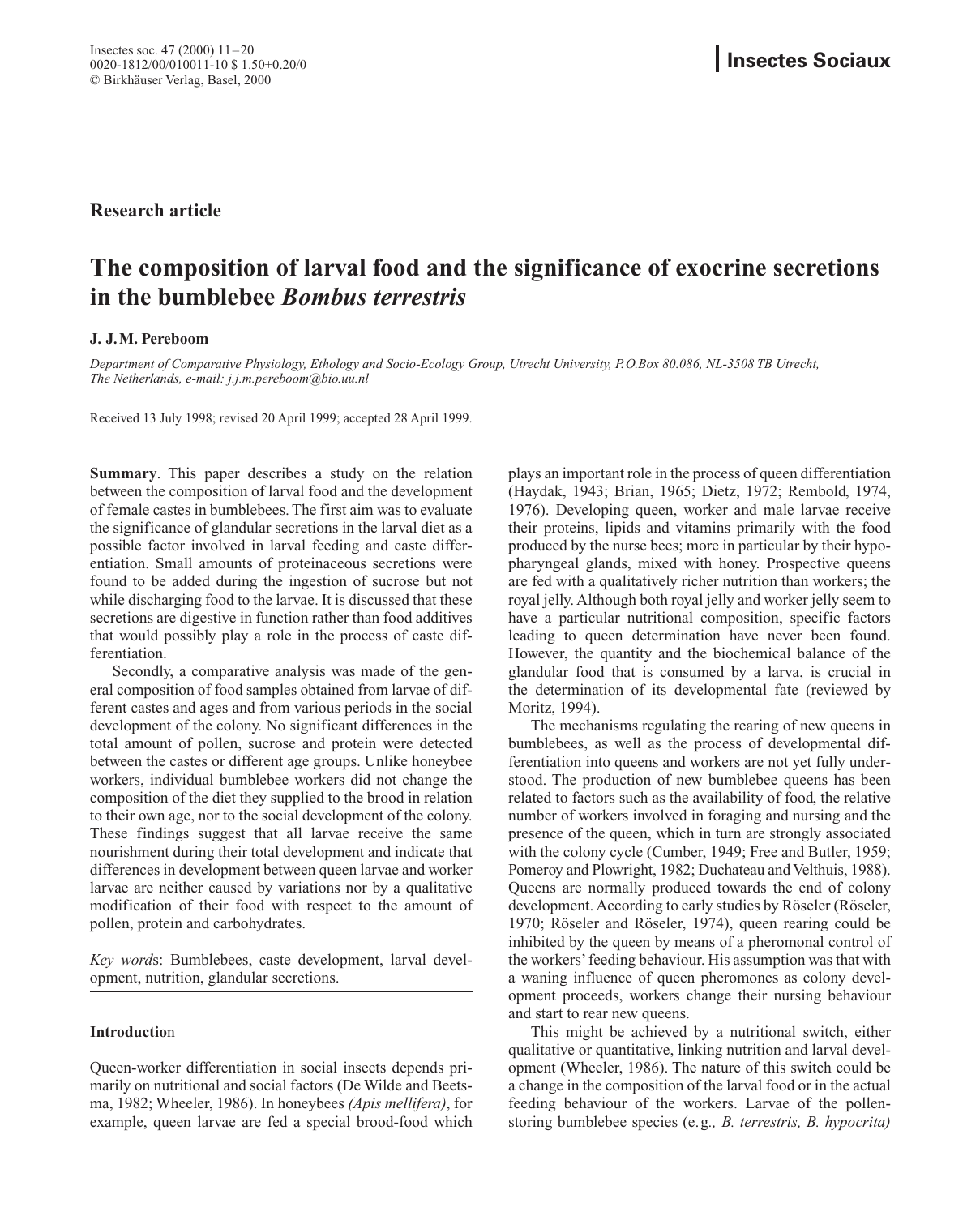are fed progressively by the workers with a liquid mixture of pollen and honey (Sladen, 1912; Michener, 1974). Immediately after the intake of honey and pollen from the storage pots, a worker discharges a small droplet of liquid food to a larva by a short contraction of the abdomen, after which it is all eaten within a few seconds. The total amount of food ingested during larval development determines adult size (Plowright and Jay, 1968; Sutcliffe and Plowright, 1988, 1990). Given that bumblebee queens are larger than workers, it seems obvious that queen larvae receive more food. Indeed, prospective queen larvae are generally provisioned more often than workers during the last instar (Röseler and Röseler, 1974; Ribeiro et al., 1999). However, Cnaani et al. (1997) and Pereboom (1997) pointed out that, due to physiological differences, queen larvae in *B. terrestris* have a longer development time during which they continue to eat, and, as a result, attain a higher body size.

Little, however, is known about the possible role of the food quality in caste development. Ribeiro (1994, 1999) suggested that queen and worker larvae receive a different diet during the last instar, and that glandular secretions fed by the workers play an important role in caste differentiation since they might make queen larvae grow "more efficiently". Most authors, however, seem to agree on the absence of glandular secretions (Bailey, 1954; Free, 1955; Katayama 1975; Plowright and Jay, 1977), although there are hardly any data available on the composition of larval food. Indirect data suggest that differences in the larval diet are probably not involved in caste development in bumblebees. Katayama (1973, 1975), for example, supposed that larval food is just a simple mixture of pollen and honey, which does not contain pre-digested products. He reasoned that the short time elapsed between the intake of pollen and the discharge of the food, renders a real digestive processing of the pollen by the workers improbable. Furthermore, since workers can feed different types of larvae in rapid succession during one feeding bout with the same crop content, queen, worker, and male larvae probably receive exactly the same diet. Unfortunately, Katayama did not rule out the possibility that workers might add glandular secretions selectively while supplying food to the larvae, thereby making a distinction between queen, worker, and male larvae. Pre-digested products originating from pollen contents, could still be admixed to the food as secretions from exocrine worker glands.

Apart from glandular additives, queen-worker dimorphism may also be induced by pronounced dietary differences in, for example, the concentration of carbohydrates. In honeybees, sugars in the food seem to act as phagostimulants (Asencot and Lensky, 1976). Royal jelly which is fed to queen larvae contains about 12% sugars on the first days of their development, while worker jelly comprises only 4% sugars (Shuel and Dixon, 1959). Due to the high sugar content, a high intake of food during these early days results in the juvenile hormone mediated development of queens (Shuel and Dixon, 1959; Asencot and Lensky, 1976; Goewie, 1978). Later, the food for worker larvae is changed by adding honey and pollen to the worker jelly, whereas the food for queen larvae remains unaltered throughout the total development.

In bumblebees also, caste determination might be induced by such a nutritional switch at the beginning of larval development, which is when the developmental fate is assumed to be determined (cf. Röseler, 1975). But, since major differences in worker and queen development become most apparent during the last larval instar, an altered composition of the diet at this specific period could be held responsible for the differentiation of the two castes.

To assess the significance of the processing and the composition of larval nutrition in caste formation, a comparative analysis was made of worker crop samples and different samples of larval food. These samples were obtained from larvae of different castes and ages during various periods in social development of the colony. All analyses were made with respect to the total amount of pollen, protein and carbohydrates in the food only!

# **Method**s

*Bombus terrestris* colonies were reared under standard laboratory conditions (28°C, 60% rh) from artificially hibernated queens (Duchateau and Velthuis, 1988). The colonies were provided daily with a 50% sucrose solution and with pollen from a variety of plant species, collected by honeybee workers. These pollen pellets were blended in a coffee grinder to make an equal mix of the different pollen types. In several colonies, the development and the brood proliferation were monitored from the production of the first egg cell that was constructed by the queen until after the competition point, where workers start to lay eggs.

#### *The processing of larval food*

To assess the significance of exocrine secretions in larval food, samples of food provided to last instar second-brood worker larvae and last instar male and queen larvae from the third brood were collected with a micro-capillary pipette. The capillary was inserted into the drop of liquid food directly after a larva had received it. All samples were stored on ice immediately. The feeding worker was instantly removed from the colony after provisioning a larva. Its abdomen was dissected immediately and the remaining crop fillings were sampled for an estimation of pollen and protein contents. To determine whether or not workers had added exocrine products during the discharge of the mixture, the composition of each sample of regurgitated food was compared pairwise to that of the crop contents of the feeding worker. Crop fillings were not sampled in a regular fashion  $-$  by gently squeezing the worker's abdomen – because exocrine secretions might be discharged mechanically during the extrusion of the crop contents.

Glandular secretions might also be admixed during the intake of sucrose. So, the protein concentration in crop samples of workers that had been removed from the colony after drinking a 50% sucrose solution was compared to that of the sucrose that had been provided to the colonies.

#### *The general composition of the larval food*

Four well-developing colonies with sufficient workers, brood and egg cells were selected for observations from the beginning of the social phase onwards. The progression of the colonies and the position of the egg cells, groups of larvae, or single larvae were determined as exactly as possible, and registered by making drawings twice a day.

Food samples were collected from prospective queen, worker and male larvae of the second and third broods as described above. Each sample was tagged, documented, and instantly stored on ice. Shortly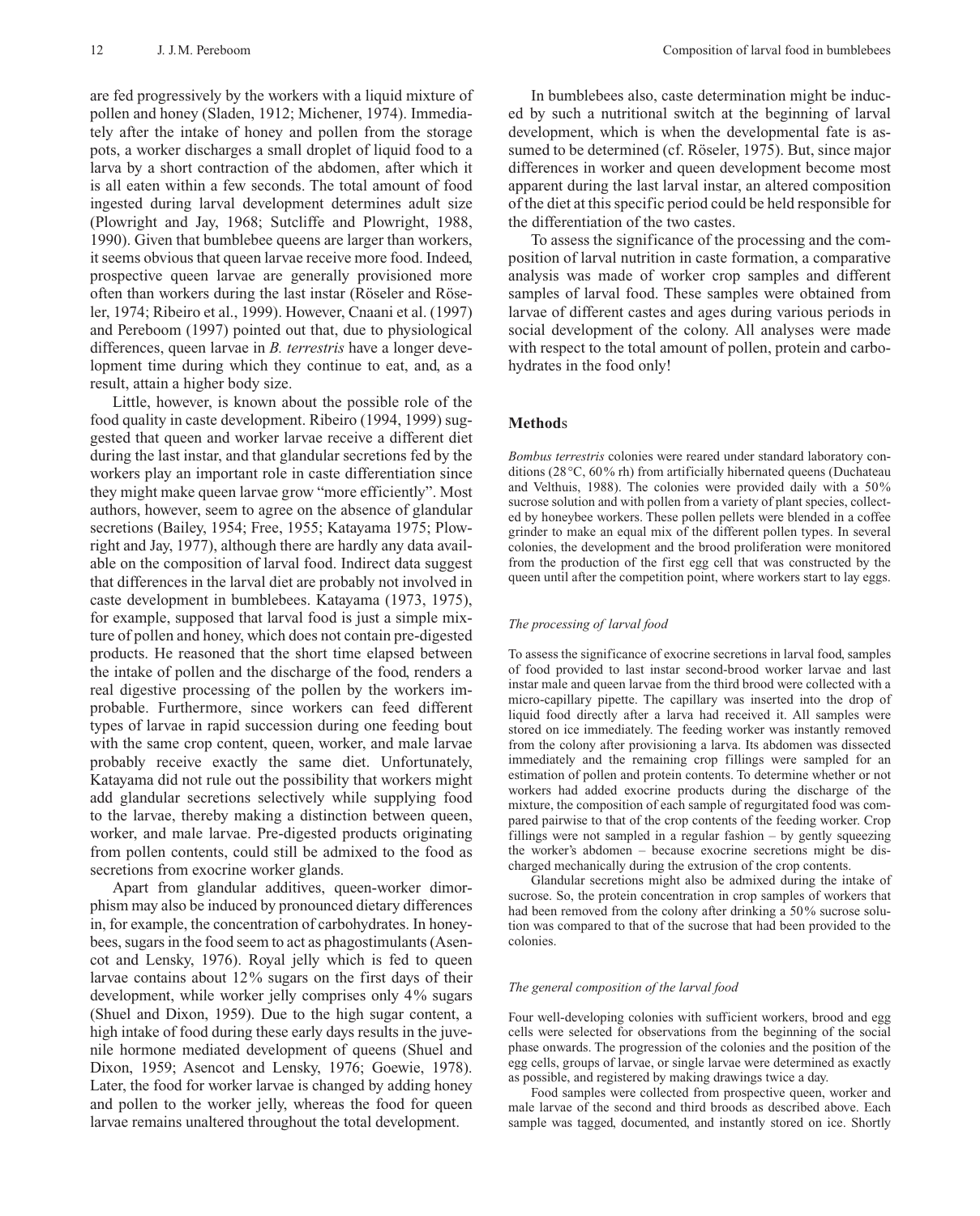afterward they were stored in a freezer until further analysis. The caste of each larva of which a food sample had been taken was determined by allowing them to complete their development. As a measure of the progression of larval development, the age of the larvae was determined using the day on which the egg had been laid.

#### *Sample preparation and biochemical assays*

Just before chemical analysis, the volume of each sample was determined by measuring the column of food in the capillary. All samples were diluted and briefly centrifuged to separate pollen grains from the liquid. The pellet was used to estimate the pollen contents and the supernatant of every single sample was used to measure the quantity of nonpollen proteins and carbohydrates by spectrophotometric assays.

Samples were not submitted to chemical treatment before the actual analysis to prevent the contents of pollen grains from leaking out and interfering with the determination of the protein concentration. Since osmotic shock might cause the pollen contents to come out (Kroon et al., 1974), dilutions prior to the chemical assays were performed with a saline solution, isotonic to a 50% sucrose solution. As a control for the effect of mixing pollen and sucrose on the protein concentration, an array of different mixtures of pollen and sucrose were analysed.

Protein concentration was determined by a dye-binding assay using folin-ciocalteu phenol-reagens and bovine serum albumin as a standard (Schacterle and Pollack, 1973). The amount of reducing sugars was determined using anthron-reagens with sucrose as a standard (Carrol et al., 1956).

#### *Pollen counts*

Pollen contents were estimated with a Burker haemocytometer. Mere pollen counts appeared to provide an inaccurate measure for a quantitative and comparative analysis of pollen samples (Biesmeijer and Sommeijer, 1992; Pereboom, 1997). To make an independent measure, the relative abundance and the pollen-grain volume of the 15 different pollen types or size categories which were present in the samples were estimated. With these estimates the relative pollen-volume was calculated. As a result, the quantity of pollen is expressed as a fraction  $(i.e., 0.0-1.0)$  of the total volume of the sample and not as the estimated number of pollen grains.

#### *Correction of protein and carbohydrate measurements*

The quantity of pollen in the food appeared to be highly variable between samples. Some even contained no pollen grains at all. This made a comparison of samples difficult, as the size of the pollen fraction (i.e., the solid part of the food) may interfere with the measured concentration of protein and sugars in the liquid part of the sample. The higher the pollen fraction per µl sample, the smaller the liquid part. As a consequence, relatively lower protein or carbohydrate concentrations would be detected in samples with a high relative pollen volume.

**Table 1.** Comparison of protein  $(n = 82)$  and pollen  $(n = 79)$  content in samples of worker crops and regurgitated food. Italics indicate protein concentration in the liquid fraction to facilitate a comparison with the results presented in Figure 1 and Table 2. No significant differences  $(p > 0.5;$  Wilcoxon signed-rank test)

|                                                        | Crop                                    | Larval food                             |
|--------------------------------------------------------|-----------------------------------------|-----------------------------------------|
| Protein in total sample<br><i>(in liquid fraction)</i> | $38.08 \pm 8.38$<br>$(64.47 \pm 20.00)$ | $38.45 \pm 8.43$<br>$(65.75 \pm 23.87)$ |
| Pollen volume                                          | $0.35 \pm 0.11$                         | $0.35 \pm 0.12$                         |

Therefore, in some cases, the concentration of these two constituents was also calculated in  $\mu$ g/ $\mu$ l in the *liquid fraction* (e.g., Table 1). This allows us to compare carbohydrate and protein concentrations in food samples with and without pollen, and with the original sucrose solution which was provided to the colonies. In all other results, concentrations are expressed as µg/µl of the *total sample.*

#### *Feedings by the queen*

Occasionally, queens were observed to feed a clear substance – containing no pollen – to the young larvae. Samples of this food were collected and analysed for protein, carbohydrate, and pollen content, and compared with samples which had been provided by workers. Since bumblebee larvae do not start defecation until their last instar, gut contents can be used as a measure of the cumulative amount of food ingested. In order to assess whether this transparent type of food was commonly provided by queens, the gut contents of larvae of the first brood (which are fed by the queen exclusively) was examined and compared to that of larvae which had been fed by workers only.

#### **Result**s

#### *The processing of larval food*

Just before feeding a larva, workers drink sucrose prior to eating pollen. Crop contents of workers that had been feeding on sucrose alone, only occasionally contained traces of pollen. But, the crop contents of these workers contained on average  $7.5 \pm 3.4$  (n = 72) µg protein per µl sample, while the sucrose solution itself contained only  $0.3 \pm 0.3$  µg/µl (n = 16)  $(p = 0.0001$ , Student's t-test). Apparently, workers add protein containing secretions while imbibing sucrose.

Quantitative analyses of the control mixtures of pollen and sucrose revealed a strong positive correlation between the protein concentration and the amount of pollen (Fig. 1). The same correlation was found for samples of regurgitated food and worker crop contents, but they contained on average more protein than the control samples. Figure 1 shows that, regardless of the amount of pollen, a similar amount of protein had been admixed by the workers. This indicates that the protein in the crop samples must have originated from at least two sources: the pollen grains and possibly also from workers' head glands. Based on these results, it can be concluded that workers add proteinaceous secretions during the intake of sucrose.

The pairwise comparison of the samples of worker cropcontents and the food that had been fed to larvae revealed that neither protein concentration ( $n = 82$ ;  $p = 0.96$ ; Wilcoxon signed-rank test) nor pollen content ( $n = 79$ ;  $p = 0.66$ ; Wilcoxon signed-rank test) were significantly different before and after discharge of the food (Table 1). Similar results were found when the data were split up for queen larvae (protein,  $p = 0.61$ ; pollen,  $p = 0.87$ ), worker larvae (protein,  $p = 0.63$ ; pollen,  $p = 0.78$ ) and male larvae (protein,  $p = 0.84$ ; pollen,  $p = 0.55$ ). This clearly shows that workers do not change the composition of the food by adding proteinaceous glandular secretions while feeding a larva.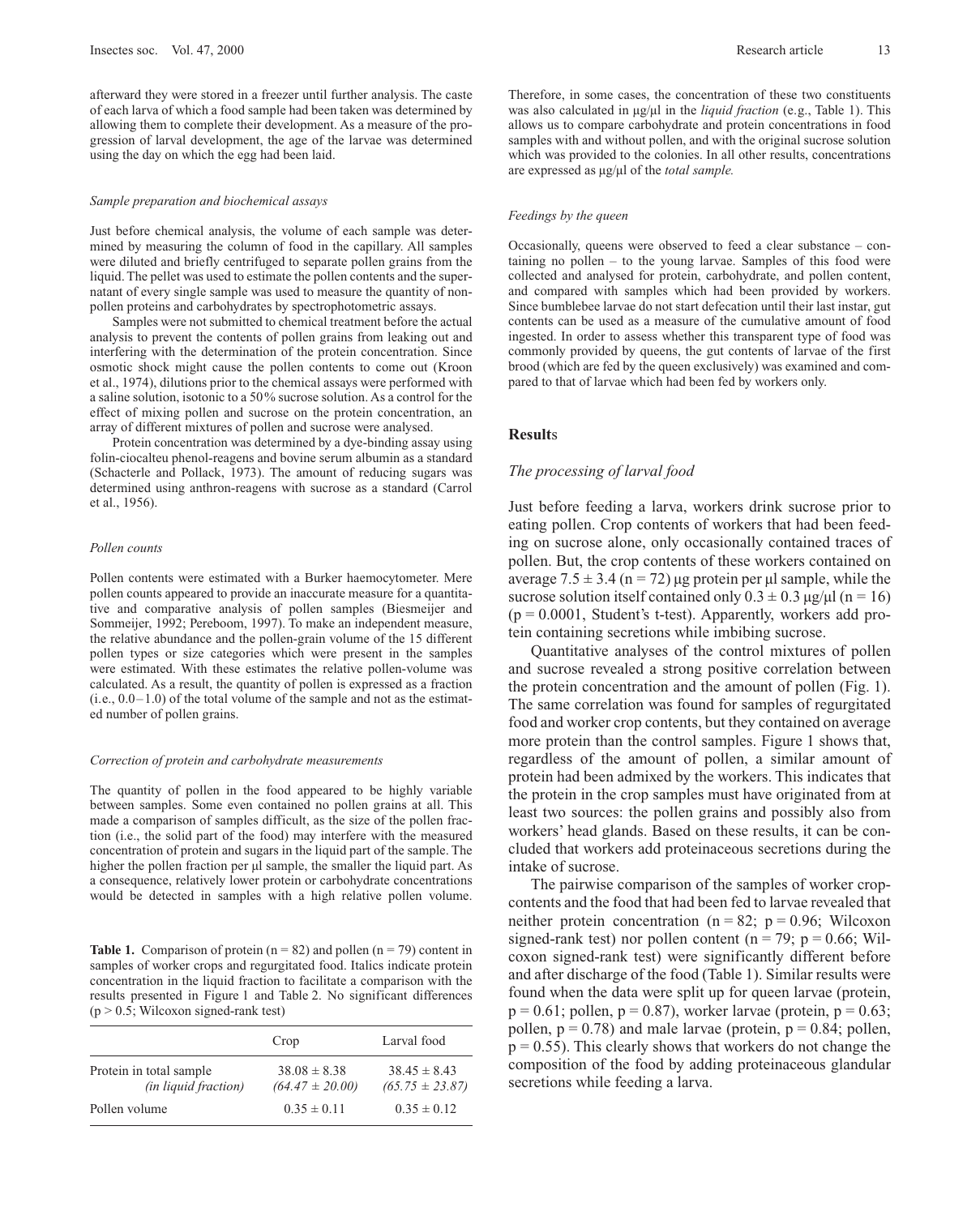

**Figure 1.** Protein concentration in the liquid fraction of the sample, plotted as a function of relative pollen-volume in samples of a standard control mixture (closed circles) and in crop samples (open circles) of workers feeding last instar queen, male, and worker larvae. The protein concentration in the food mixture is partly determined by the amount of pollen in the mixture and partly by an unknown protein source, which are probably exocrine secretions from the workers'head glands. Protein concentration is expressed as µg/µl in the *liquid part* of the sample to correct for the variable amounts of pollen in the samples

#### *The general composition of larval food*

The average amount of food retrieved from queen, worker and male larvae was 0.88  $\mu$ l ( $\pm$  0.47; n = 783). There was no difference for the three types of larvae. Only a slight correlation was found between the size of the food sample and the age of the larvae ( $r^2$  = 0.13), which might have been caused by the fact that it is easier to collect food from bigger, and hence, older larvae. So, probably, all larvae received the same amount of food per feeding.

The average composition of the larval nutrition with respect to the amount of pollen, protein and sugars was exactly the same for queen, worker and male larvae (Fig. 2: ANOVA; pollen  $p = 0.11$ ; protein  $p = 0.31$ ; sugars  $p = 0.15$ ). Pollen comprised on average  $34\%$  (n = 751) of the total sample, and the samples contained on average  $35.12 \pm 1$ 

12.52  $\mu$ g/ $\mu$ l protein (n = 751) and 530  $\pm$  173  $\mu$ g/ $\mu$ l carbohydrate ( $n = 596$ ).

No correlation was detected for any of the three measured constituents in the larval diet with the age of the larvae  $(r^2 < 0.01)$ . However, during the first days of their development larvae received food which contained less pollen and sugars, but slightly more protein than the average (Fig. 3). Although there are only few data, these young queen, worker and male larvae received the same food with respect to the three measured constituents (ANOVA; pollen  $p = 0.38$ ; protein  $p = 0.29$ ; sugars  $p = 0.16$ ). All larvae received a "standard" food composition at a later age. This means that even during the first instars, when caste is supposed to be determined, all larvae received a similar diet. But, the presence of small amounts of caste determining factors could not be ruled out with the applied analyses.



**Figure 2.** Average concentrations of pollen, protein and carbohydrates in food samples collected from worker larvae  $(n = 331)$ , queen larvae  $(n = 332)$  and male larvae  $(n = 88)$ , irrespective of their age. Protein and carbohydrate concentrations are expressed in µg per µl of the total sample. (ANOVA;  $n.s.$  = not significant; significance when  $p < 0.05$ )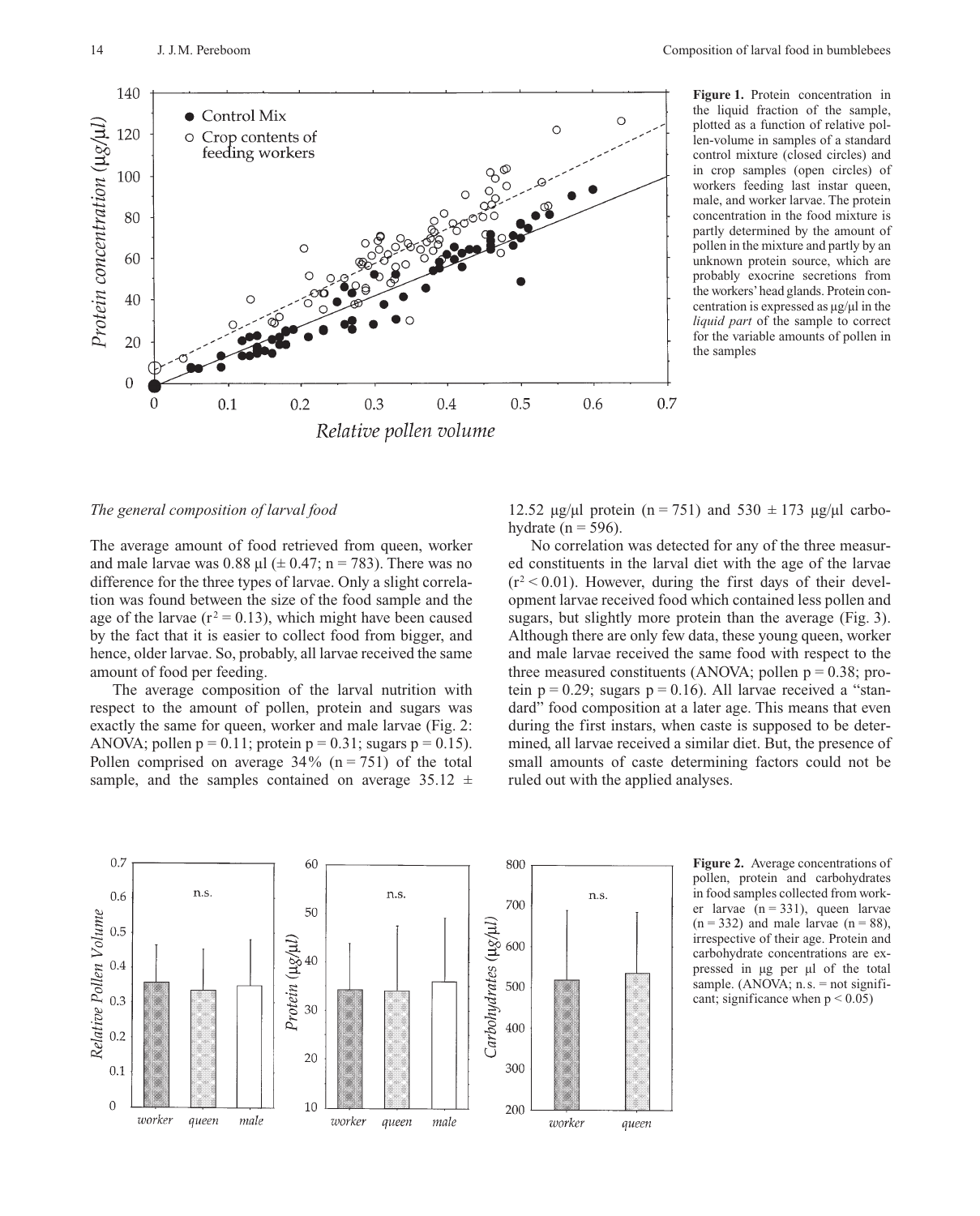

**Figure 3.** Averages of the different components of the larval food samples plotted as a function of larval age in days. In each plot all three types of larvae are taken together. The mean values measured for pollen, protein and sugar in the diet are indicated by the horizontal line. Small numbers in the graph indicate sample size

## *Samples of clear food*

In some occasions, a clear food-substance with little or without pollen was obtained while sampling larval food. In 26 occasions, at a total of 783, an entirely clear food was supplied to the larvae. Queens supplied these feedings to worker larvae younger than 5 days old, and to a group of mixed worker and queen brood (age  $= 1$ ; i.e., the first day of larval development), and one group of male larvae (age 1). Workers fed this type of food to queen, worker and male larvae of all ages (Table 2).

Between the two types of food suppliers, however, there was a considerable difference in the composition of this clear liquid (Table 2). In all fifteen occasions where a queen had fed a larva, the food was either totally clear  $(n = 7)$  or it contained only a small quantity of pollen  $(n = 8)$ . The carbohydrate concentration was on average as low as  $77 \pm 68 \text{ µg/µl}$ , whereas that of the supplied sucrose (not in table) was 650 µg/µl (p < 0.0001;  $\chi^2$ -test). In samples which contained some pollen, sucrose comprised only 194  $\mu$ g/ $\mu$ l (p = 0.0001;  $\chi^2$ -test). Worker-fed deposits, however, contained on average 730 µg carbohydrates per µl, while regular pollen-containing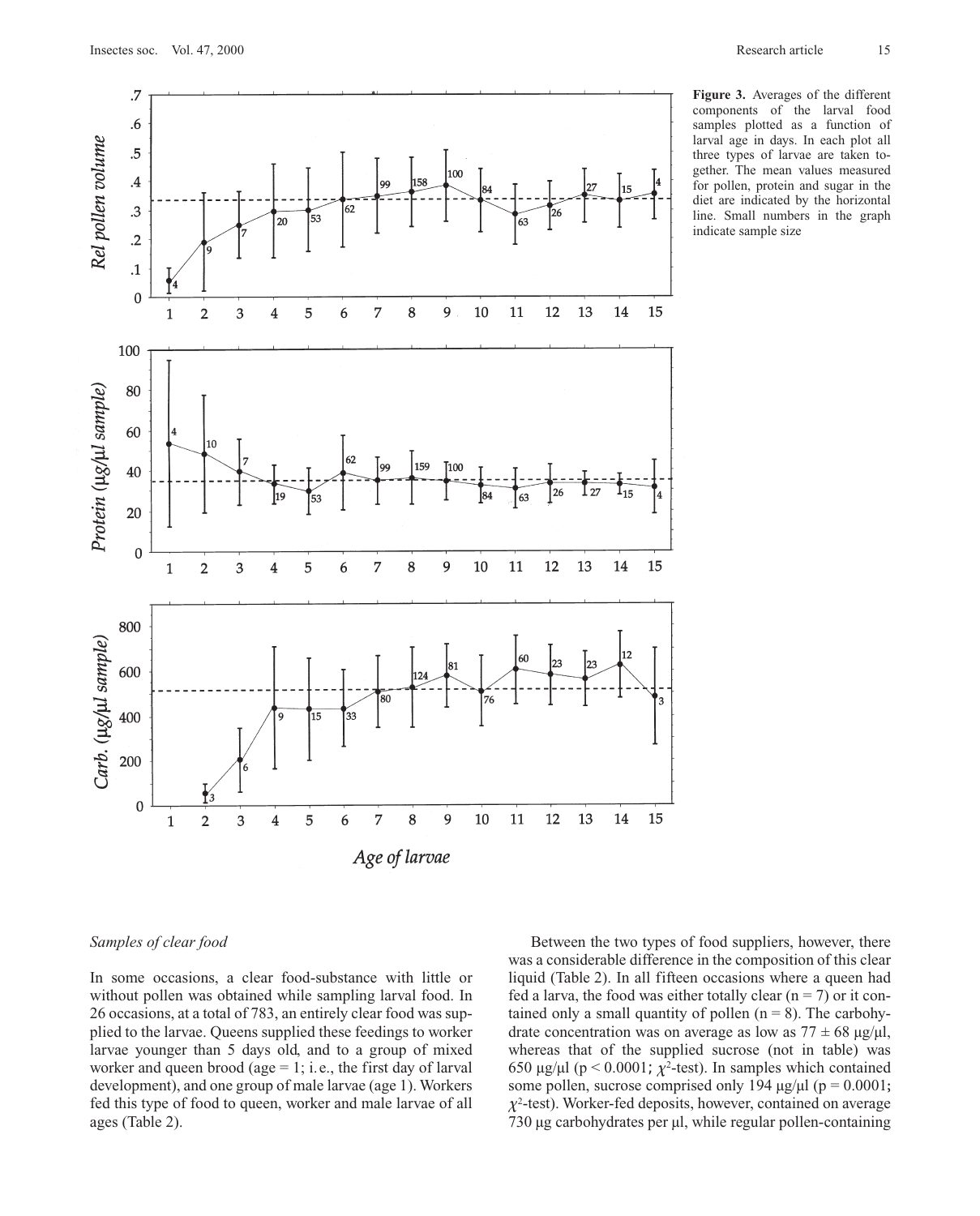| <b>Table 2.</b> Number of feedings by queens and workers with either clear food or food which contained pollen, the age of the larvae, and the average     |
|------------------------------------------------------------------------------------------------------------------------------------------------------------|
| composition of those food samples. The values for protein and carbohydrates are expressed as $\mu g/\mu$ in the liquid part of the sample since this table |
| also compares the composition of clear food with normal pollen-containing food. (n.s. = not significant, *p < 0.05, **p < 0.01)                            |

| Larvae fed by:           | Number of<br>samples | Age range <sup>a</sup><br>(days) | Pollen <sup>b</sup><br>$(\%$ sample) | Protein <sup>c</sup><br>$(\mu g/\mu l)$ | Sugars $\circ$<br>$(\mu g/\mu l)$ |
|--------------------------|----------------------|----------------------------------|--------------------------------------|-----------------------------------------|-----------------------------------|
| Queens                   |                      |                                  |                                      |                                         |                                   |
| clear food<br>$+$ pollen | 8                    | $1 - 5$<br>$1 - 4$               | — 19                                 | 68<br>**<br>61                          | **<br>n.s.<br>194                 |
| Workers                  |                      |                                  | $**$                                 |                                         | **                                |
| clear food<br>$+$ pollen | 19<br>752            | $1 - 11$<br>$1 - 15$             | 34                                   | *<br>58                                 | $-730 -$<br>n.s.<br>830           |

On day 1 the larvae hatched from the egg.

**b** Pollen quantity is expressed as a percentage of the total volume of the sample.

 $\epsilon$  The protein and sugar concentration were corrected for the size of the pollen fraction and are expressed in  $\mu g/\mu$  of the liquid part of the sample.

food had a concentration of 830 µg per µl. The protein concentration in queen-fed samples was on average as high as 68  $(\pm 31)$  µg/µl, even though they contained no pollen grains. The clear food regurgitated by workers measured on average only 32 ( $\pm$  27)  $\mu$ g/ $\mu$ l (p < 0.01; Mann-Whitney U-test).

These results altogether suggest that workers regurgitated a plain sucrose solution to which they probably added glandular secretions during the uptake. But, the clear food that was fed by queens, appeared not to be simply regurgitated sucrose. It was either diluted by the addition of substantial amounts of protein-containing glandular secretions, or, queens are able to feed glandular secretions directly to the larvae, which is common practice in honeybee workers.

Although all samples that were provided by queens contained no or little pollen, queens seemed to feed this special brood-food only occasionally. Larvae of the first brood that had been fed by the queen exclusively and larvae which were

fed by workers only, contained the same quantity of pollen in their midgut ( $p = 0.13$ ; Student's t-test). The weight of the midgut in relation to the total body weight was on average 29% for queen-fed larvae ( $n = 37$ ) and 31% for larvae fed by workers only  $(n = 47)$ . Hence, in most cases queens must have fed first-brood larvae with a regular pollencontaining diet.

### *Food composition and colony development*

In *B. terrestris*, the timing of the production of sexuals and the behaviour of the workers are highly correlated with the social development of the colony (Duchateau and Velthuis, 1988). Therefore, the concentrations of the constituents of larval food were plotted as a function of social development (Fig. 4). All colonies were synchronised with reference to the



**Figure 4.** Composition of food samples plotted as a function of the progression of colony development. All colonies were taken together in this figure and synchronised to the competition point, here indicated as

day 0. Closed black dots indicate samples obtained from worker larvae, open dots samples from queen larvae, and grey dots samples from male larvae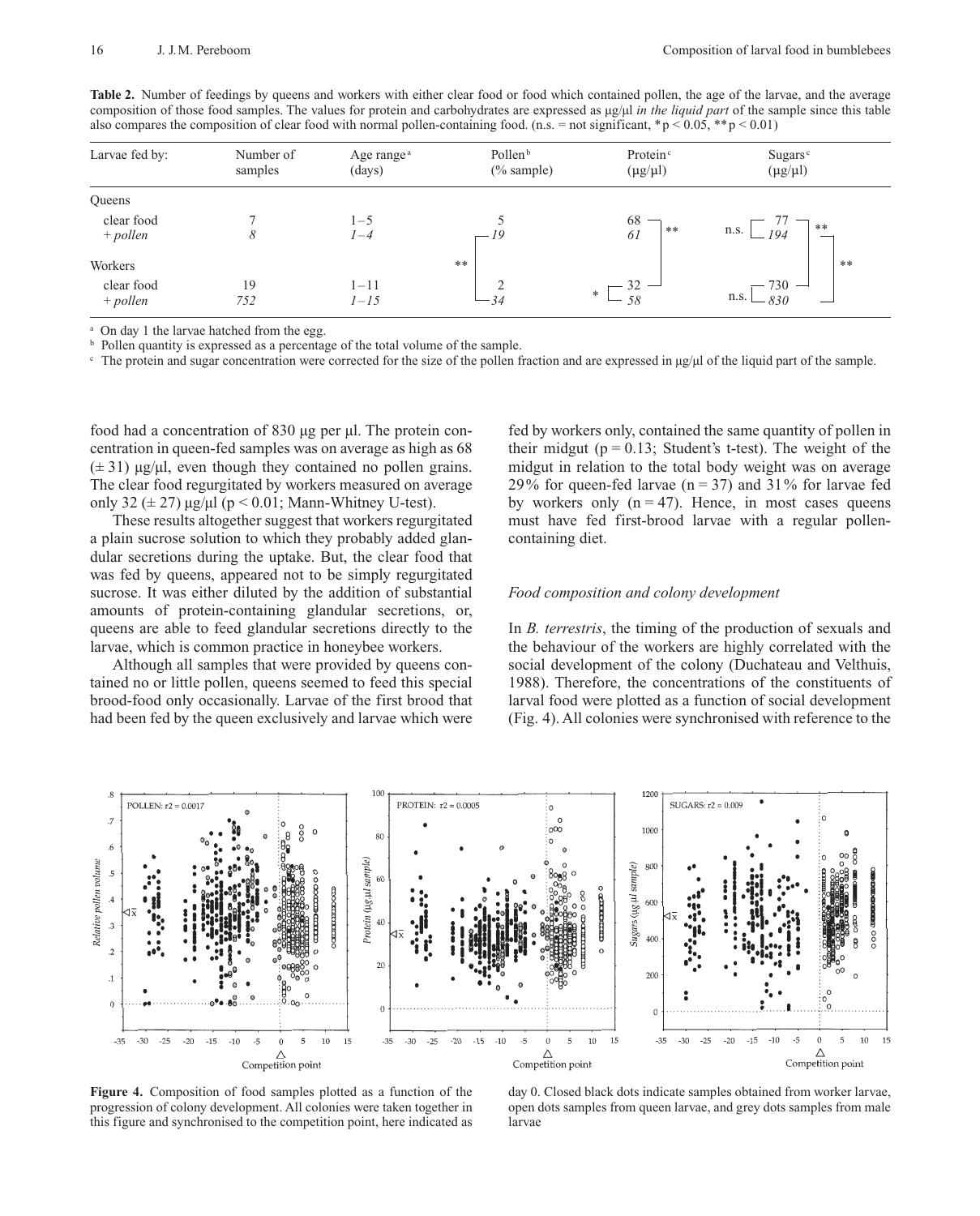**Table 3.** Spearman rank correlation coefficients of the different constituents of the larval food with the age of the feeding workers. The upper two rows indicate the r<sup>2</sup>-values for workers which originated from the first or the second brood, the lower to rows display the  $r^2$ -values for two individual workers

| Workers                             | $r^2$ values   |                 |                |  |  |
|-------------------------------------|----------------|-----------------|----------------|--|--|
|                                     | Pollen         | Protein         | Sugars         |  |  |
| First brood<br>Second brood         | 0.004<br>0.001 | 0.030<br>0.0005 | 0.005<br>0.039 |  |  |
| Individuals<br>worker 1<br>worker 2 | 0.106<br>0.015 | 0.061<br>0.009  | 0.003<br>0.007 |  |  |

competition point, an important parameter which characterises colony development (Duchateau and Velthuis, 1988).

There was no correlation for either of the three components with the developmental progress of the colony (pollen:  $r^2 = 0.0017$ ; protein:  $r^2 = 0.0005$ ; sugars:  $r^2 = 0.009$ ; Spearman Rank Correlation). Neither were there any significant differences in the composition of the samples that had been supplied to larvae of the second brood (always workers) or the third brood (in which all three castes are produced) (Student's t-test: pollen  $p = 0.68$ ; protein  $p = 0.27$ ; sugars  $p = 0.49$ ).

Furthermore, the results show that when workers get older they do not change the composition of the food they provide to the larvae; no significant correlations were found between worker age and food composition for any of the measured constituents (Table 3). First brood workers were primarily involved in the feeding of worker larvae, while workers originating from the second brood were involved in feeding all three types of larvae during the later stages of colony development. Individual workers that had been feeding larvae for several weeks (i.e.,  $>$  30 days) also showed no significant changes with age for any of the three food components (Table 3 lower rows).

## **Discussion**

#### *The significance of exocrine secretions in larval feeding*

Protein concentration in the samples appeared to be strongly correlated with the amount of pollen in the food mixture, in spite of the precautions that were taken to prevent the pollen contents from leaking out. The pollen had been collected by honeybees, which usually moisten pollen with crop contents and gland secretions before they return to the colony. The major part of the measured "free proteins" probably originated from such secretions and broken or leaking pollen grains.

Apart from this, on average 12% of the total amount of these proteins was proven to originate from others sources. The results demonstrate that bumblebee workers add proteinaceous glandular secretions during the intake of sucrose and pollen, but not during the regurgitation of the larval food.

Furthermore, no differences were found in the amount of pollen and protein in the nutrition, nor in the amount of the non-pollen protein in food that was offered to either of the three types of larvae. This supports the hypothesis (Katayama, 1975) that the quality of the food is equal for the three castes since queen, worker and male larvae can be fed with the same crop content in rapid succession.

Ribeiro (1999) hypothesised that such protein containing secretions are a major nutritional component of the larval diet and that they might be involved in caste-specific larval development. But, based on the observations on the processing and discharge of the food it can be expected that these extra proteins are most likely digestive enzymes, which is in contrast to what has been suggested by Ribeiro (1999). The exocrine secretions presumably originate from the hypopharyngeal glands (HPG). Simpson (1960) made clear that in honeybee workers, secretions from the mandibular glands (MG) cannot be released during the intake of liquid food. The orifices of the HPG however, do lie within the in-going stream during feeding which might be sufficient for secretions to pass into the pharynx. These glands have no reservoir from which secretions might be discharged actively. But, according to Kratky (1931), their products may be released by an underpressure created by the pharynx pump during feeding. For bumblebees, Palm (1949) suspects a continuous flow of secretions from the HPG, which is to some extent stimulated by the intake of food. Moreover, like in honeybees, the efferent ducts of the HPG are thick chitinised tubes (Palm, 1949), which makes it altogether not unreasonable to expect similar discharge mechanisms in bumblebees.

As for the function of these secretions, Simpson (1960) and Simpson et al. (1968) found substantial amounts of invertase in the HPG, but none in the MG. This indicates that HPGs play an important role in inverting carbohydrates. In bumblebees also, the secretions of the HPG seem to be primarily involved in the salivary breakdown of carbohydrates. According to Palm (1949), the product of the HPG in *Bombus* and *Psithyrus* is a protein-rich fluid which contains invertase and amylase to break down carbohydrates. Its presence was not only demonstrated in the glands of workers, but also in those of queens and males. In-vitro tests by Ono et al. (1994) showed that sucrose was inverted into fructose and glucose within a few minutes by adding macerated HPG from *B. terrestris* workers. Hence, the proteins that were detected in the crop contents of the workers and in samples of larval food are very likely enzymes involved in inversion of polysaccharides. It makes sense, therefore, that such enzymes should be added during the intake of carbohydrates.

In honeybee nurses, the HPG and MG produce a nutritious brood-food to nourish the larvae and the queen. Only young workers that are specialised in feeding the brood have highly developed food glands. Röseler (1967) mentioned the existence of food glands (Futtersaftdrüsen) in *B. terrestris* and *B. hypnorum*, and observed that the HPG of bumblebee workers between the age of 2 to 10 days are at their maximum size, which could be related to larval feeding activity. Although there is no strict division of labour,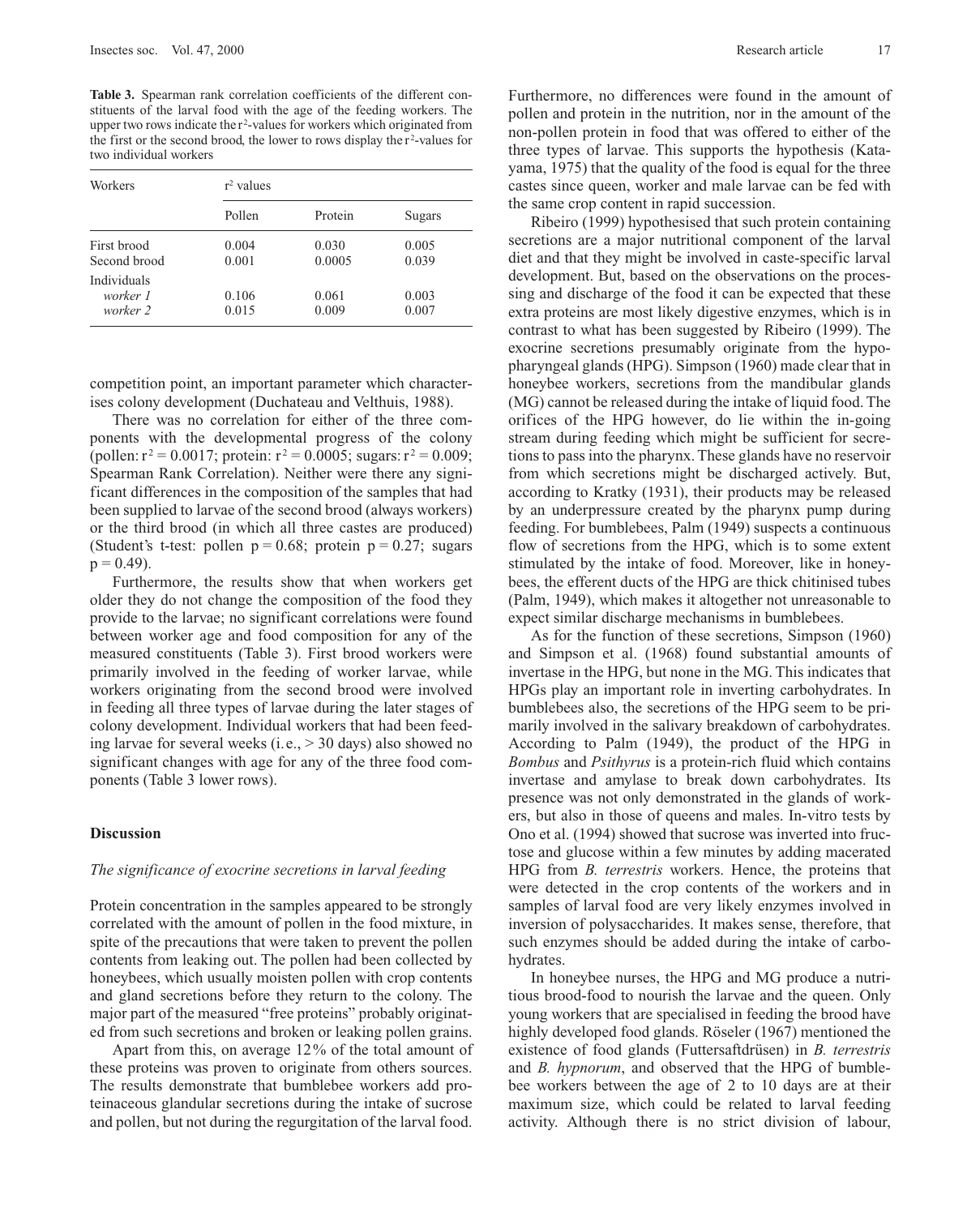bumblebee workers do seem to be primarily involved in feeding when they are young (Duchateau, 1989; Ribeiro and Velthuis, 1997). But, Free (1955) and Free and Butler (1959) described that foraging workers and workers that are involved in the feeding of larvae have equally well developed HPG. Moreover, my results showed that when workers continue feeding when they grow older, the composition of the food they provide to the larvae does not change. Furthermore, Bailey (1954) demonstrated that the proventriculus of bumblebees does not transport pollen as quickly as in honeybees, suggesting that bumblebees are unable to digest the huge amounts of pollen that are needed to supply food-producing glands with proteins at a sufficient rate to serve as a supplement to the larval diet.

In conclusion, all these features suggest that in bumblebees exocrine secretions from the workers' HPG are part of the larval nutrition but that they are probably exclusively salivary in function. Bumblebee workers do not feed glandular secretions as a functional brood-food like in honeybees; their larval food is primarily composed of honey and pollen. Such a functional difference between the HPG of bumblebees and honeybees is also reflected in the observation that the food supplied to bumblebee larvae contains substantially more sugars than that of honeybees. This is in concurrence with Velthuis (1992) who suggested that the original function of the HPG secretions in bees in general was a digestive one, and that this feature is still prevalent in bumblebees and stingless bees.

#### *Food composition and caste differentiation*

It is important to keep in mind that the food samples were not analysed in detail to determine the qualitative composition of the food components themselves. This study primarily concentrated on the question whether the differences in body size between the castes could be explained by pronounced differences in the general composition of the larval nourishment during their development.

The results make clear that in *B. terrestris* the composition of the supplied food with respect to the amount of pollen, protein and sugars, is the same for queen, worker and male larvae. In the last larval instars, when major differences in body size between queen and worker larvae become apparent, there were no differences in the proportion of the three components of the diet, which makes it unlikely that this plays any role at all in the pronounced caste-specific differences in size. This is supported by observations which suggest that size differences occur primarily as a result of the longer duration of the queens' larval development (Cnaani et al., 1997; Pereboom, 1997).

Although the youngest larvae received food with a composition that differed slightly from that for older larvae, there were no caste-related differences which might be responsible for the induction of a caste specific development, similar to what was found in honeybees (Shuel and Dixon, 1959; Asencot and Lensky, 1976; Goewie, 1978). However, the existence of a specific caste-determining factor in the food during this period has not been tested here.

## *Clear food supplied by queens and workers*

The observed differences in the composition of clear food produced by queens and workers (Table 2) suggest that queens provide a special brood-food to the youngest larvae. The extremely low values of sucrose and pollen in the food in combination with the high protein contents indicate that the mixture must have been diluted by the addition of relatively large amounts of proteinacious exocrine secretions by the queen. Such secretions could serve another function as in workers which add secretions during the intake of sucrose, suggesting an enzymatic function. Queens might secrete glandular products in the same way as honeybee workers do – just prior to feeding a larva – by creating an underpressure in the pharynx. And, while regurgitating a small amount of honey from the crop they may feed these secretions directly to the larvae. In this case, the queens' glandular products could act as a nutritional enrichment of the larval food, in contrast to the mere enzymatic function of it in workers. This is an interesting thought, since it could be a first step towards the evolution of a functional food-producing gland.

In workers, however, the feeding of clear food could have another origin. Katayama (1975) observed that bumblebee workers that were regularly involved in feeding activities, sometimes refilled their crop in between feedings with honey, without taking in pollen. Such behaviour may not only clarify the seemingly random supply of plain regurgitated sucrose, but also the high variability of the food composition per feeding. Ribeiro (1999) found that as much as 28% of the samples provided by workers contained no pollen. The experimental situation, and the seemingly relatively random processing of larval food might explain such a high presence of clear food in that study.

### *General conclusion*

As explained before, it seems obvious that queens grow larger since they obtain more food than worker larvae. This can partly be explained by the longer duration of their development and, directly related to that, the higher frequency of feedings during the last instar (Röseler and Röseler, 1974; Cnaani et al., 1997; Pereboom 1997; Ribeiro et al., 1999). But, the volume of the drop of food that workers regurgitate appears to be about the same for all larvae. And, although the intensity of the workers' abdominal contraction – which coincides with the discharge of food – can be highly variable, Ribeiro (1999) found no relationship between the extent of the contraction, the size or age of the larva which was fed, and the amount of food discharged.

These results, together with the present results, suggest that the exact amount of food and the proportions of the three food components are not essential for the development of the larvae, let alone for caste differentiation. The composition and amount of the food may be highly variable among separate feedings. On average, however, all larvae receive the same food, and, within each caste, approximately the same amount of food. Hence, it seems unlikely that larval devel-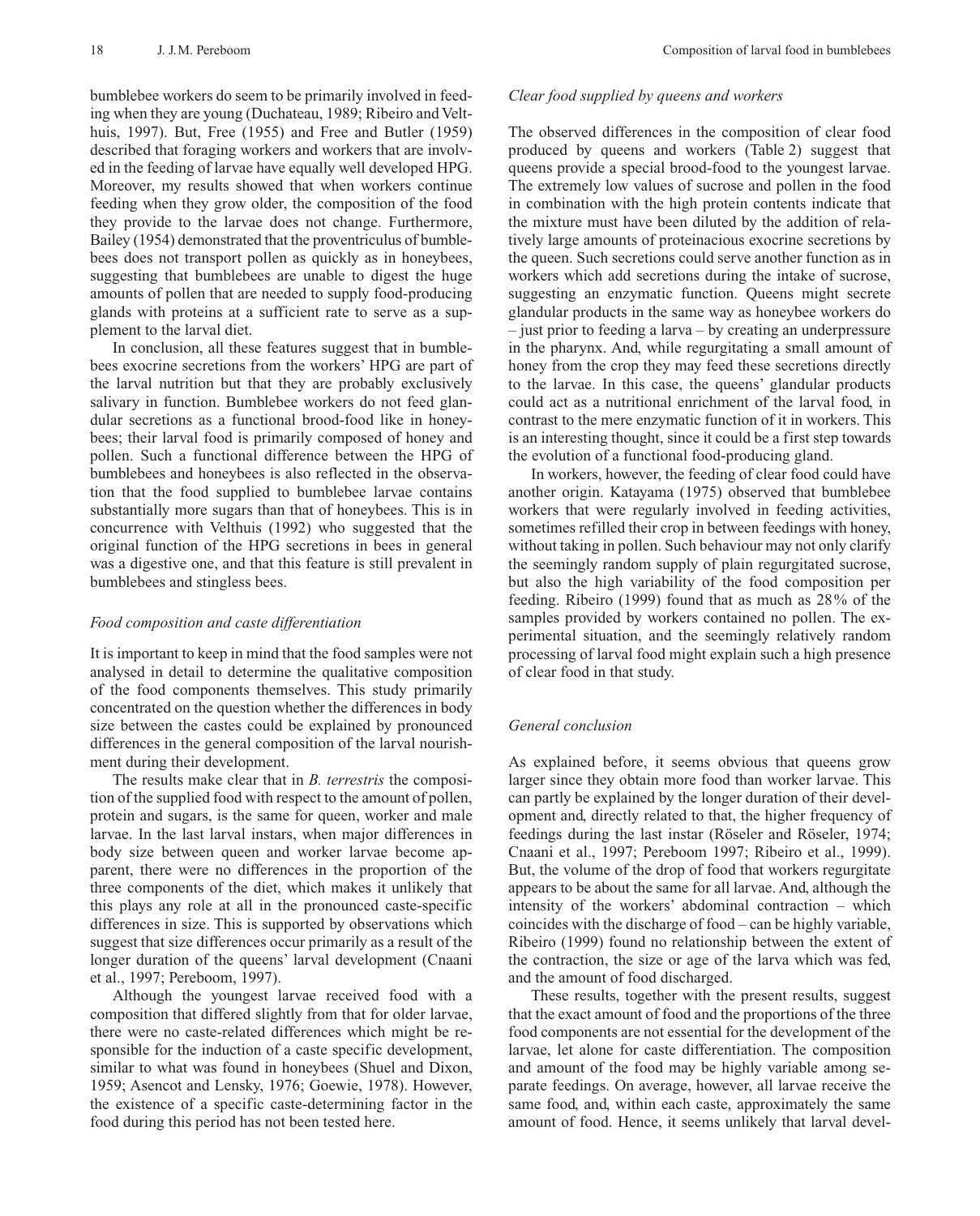opment or caste development is strongly dependent on a poised composition or a fixed amount of food per feeding. Moreover, recent work by Ribeiro et al. (1999) and Pereboom (1997) suggests that even the frequency of feedings does not matter all that much. Therefore, larval development and caste differentiation can not be a result of differences or gradual changes in the composition or the amount of larval food provided. A qualitative analysis of the different components within the food might be a necessity to find possible castedetermining factors in the food, although the quest for such "determinators" in honeybees has been quite unsuccessful so far.

#### **Acknowledgement**s

I am most grateful to H.H.W. Velthuis, M.J. Duchateau, J. van den Assem and two anonymous reviewers for their help and critical reading of earlier versions of this manuscript. Furthermore, D. van der Horst, A. van den Broek and J. van Doorn are acknowledged for giving me the opportunity to work in their laboratory and for their assistance with the spectrophotometrical analyses.

#### **Reference**s

- Asencot, M. and Y. Lensky, 1976. The effect of sugars and juvenile hormone on the differentiation of the female honey bee larvae *(Apis mellifera* L.) to queens*. Life Scienc*es *18*: 693–700.
- Bailey, L., 1954. The filtration of particles by the proventriculi of various aculeate Hymenoptera*. Proc. R. Ent. Soc. Lond. 29*: 119–123.
- Biesmeijer, K. and M.J. Sommeijer, 1992. How to interpret pollen diets in bees*? Proc. Exp. and Appl. Entomol. 3*: 210–215.
- Brian, M.V. 1965. Caste differentiation in social insects*. Symp. Zool. Soc. London 14*: 13–38.
- Carrol, N.V., R.W. Longley and J.H. Roe, 1956. The determination of glycogen in liver and muscle by use of anthrone reagent. *J. Biol. Chem. 220*: 583–593.
- Cnaani, J., D.W. Borst, Z.-Y. Huang, G.E. Robinson and A. Hefetz, 1997. Caste determination in *Bombus terrestris*: differences in development and rates of JH biosynthesis between queen and worker larvae*. J. Insect Physiol. 43*: 373–381.
- Cumber, R.A., 1949. The biology of humble-bees, with special reference to the production of the worker caste*. Trans. R. Ent. Soc. Lond*. *100*:1–45.
- Dietz, A., 1972. The nutritional basis of caste determination in honey bees. In*: Insect and Mite Nutrition*, North Holland, Amsterdam, pp. 271–279.
- Duchateau, M.J., 1989. The regulation of colony development in the bumblebee*, Bombus terrestris.* PhD-Thesis, Utrecht University. 100 pp.,
- Duchateau, M.J. and H.H.W. Velthuis, 1988. Development and reproductive strategies in *Bombus terrestris* colonies*. Behaviour 107*: 186–217.
- Free, J.B., 1955. Queen production in colonies of bumblebees*. Proc. R. Ent. Soc. Lond. 30*: 19–25.
- Free, J.B. and C.G. Butler, 1959*. Bumblebees*. Collins, London. 208 pp.
- Goewie, E.A., 1978. Regulation of caste differentiation in the honey bee (*Apis mellifera* L.)*. Med. Landbouwhogeschool Wageningen ref. nr.* 78–15. 75 pp.
- Haydak, M.H., 1943. Larval food and development of castes in the honeybee*. J. Econ. Ent. 36*: 778–792.
- Katayama, E., 1973. Observations on the brood development in *Bombus ignitus* (Hymenoptera, Apidae): II Brood development and feeding habits*. Kontyû 41*: 203–216.
- Katayama, E., 1975. Egg laying habits and brood development in *Bombus hypocrita* (Hymenoptera, Apidae): II Brood development and feeding habits*. Kontyû 43*: 478–496.
- Kratky, E., 1931. Morphologie und Physiologie der Drüsen im Kopf und Thorax der Honigbiene*. Z. wiss. Zool*. *139*: 120–201.
- Kroon, G.H., J.P. van Praagh and H.H.W. Velthuis, 1974. Osmotic shock as a prerequisite to pollen digestion in the alimentary tract of the worker honeybee*. J. Apic. Research 13*: 177–181.
- Michener, C.D., 1974. *The Social Behavior of the Bees; a Comparative Study*. Cambridge, Massachusetts: The Belknap Press of Harvard University Press, 404 pp.
- Moritz, R.F.A., 1994. Nourishment and sociality in Honeybees. In*: Nourishment and Evolution in Insect Societies* (J.H. Hunt and C.A. Nalepa, Eds.). Westview Press, Boulder Colorado/Oxford and IBH publishing, New Delhi. pp. 345–390.
- Ono, M., N. Suzuki, M. Sasaki and M. Matsuka, 1994. Food processing strategy of bumblebees (Hymenoptera: Apidae). In*: Les Insectes Sociaux* (A. Lenoir, G. Arnold and M. Lepage, Eds.), Publ. Univ. Paris Nord. pp. 487.
- Palm, N.B., 1949. The pharyngeal gland in *Bombus* Latr. and *Psithyrus* Lep. *Opuscula Entomologica 14*: 27–47.
- Pereboom, J.J.M., 1997. While they banquet splendidly the future mother. The significance of trophogenic and social factors on caste determination and differentiation in the bumblebee *Bombus terrestris*. PhD thesis, Utrecht University. 101 pp.
- Plowright, R.C. and S.C. Jay, 1968. Caste differentiation in bumblebees (*Bombus* Latr.: Hym.). I. – The determination of female size*. Insectes soc*. *2*: 171–192.
- Plowright, R.C. and S.C. Jay, 1977. On the size determination of bumble bee castes (Hymenoptera: Apidae): *Can. J. Zool. 55*: 1133– 1138.
- Pomeroy, N. and R.C. Plowright, 1982. The relation between worker numbers and the production of males and queens in the bumble bee *Bombus perplexus. Can. J. Zool. 60*: 954–957.
- Rembold, H., 1964. Die Kastenentstehung bei der Honigbiene*, Apis mellifica* L*. Naturwissenschaften 51*: 49–54.
- Rembold, H., 1976. The role of determinator in caste formation in the honey bee. In*: Phase and Caste Determination in Insects* (M. Lüscher, Ed.), XVth Int. Congr. Ent., Washington. Pergamon Press, Oxford/New York. pp. 21–34.
- Ribeiro, M.F. 1997. Larval nutrition in the bumblebee *Bombus terrestris* and its influence in caste differentiation. PhD. Thesis, Utrecht University. 129 pp.
- Ribeiro, M.F., 1999. Long duration feedings and caste differentiation in *Bombus terrestris* larvae*. Insectes soc. 46*: 315–322.
- Ribeiro, M.F. and H.H.W. Velthuis, 1997. Behaviour of nurse bees in *Bombus terrestris. Proc. Exper. and Appl. Entomol*. *8*: 63–68.
- Ribeiro, M.F., H.H.W. Velthuis, M.J. Duchateau and I. van der Tweel, 1999. Feeding frequency and caste differentiation in *Bombus terrestris* larvae*. Insectes soc. 46*: 306–314.
- Röseler, P.-F., 1967. Arbeitsteilung und Drüsenzustände in Hummelvölkern*. Naturwissenschaften 54*: 146–147.
- Röseler, P.-F., 1970. Unterschiede in der Kastendetermination zwischen den Hummelarten *Bombus hypnorum* und *Bombus terrestris*. *Z. Naturwiss. 25*: 543–548.
- Röseler, P.-F., 1975. Die Kasten der sozialen Bienen. In*: Informationsaufnahme und Informationsverarbeitung im lebenden Organismu*s (M. Lindauer, Ed.), Franz Steiner Verlag GmbH, Wiesbaden. pp. 145–237.
- Röseler, P.-F. and I. Röseler, 1974. Morphologische und physiologische Differenzierung der Kasten bei den Hummelarte*n Bombus hypnorum* (L.) und *Bombus terrestris* (L.)*. Zoöl. Jahrb. Abt. Allg. Zoöl. Phys. Tiere 78*: 175–198.
- Schacterle, G.R. and R.L. Pollack, 1973. A symplified method for the quantative assay of small amounts of protein in biological material*. Anal. Biochem*. *51*: 654–655.
- Shuel, R.W. and S.E. Dixon, 1959. The early establishment of dimorphism in the female honeybee*, Apis mellifera* L*. Insectes soc*. *7*: 265–282.